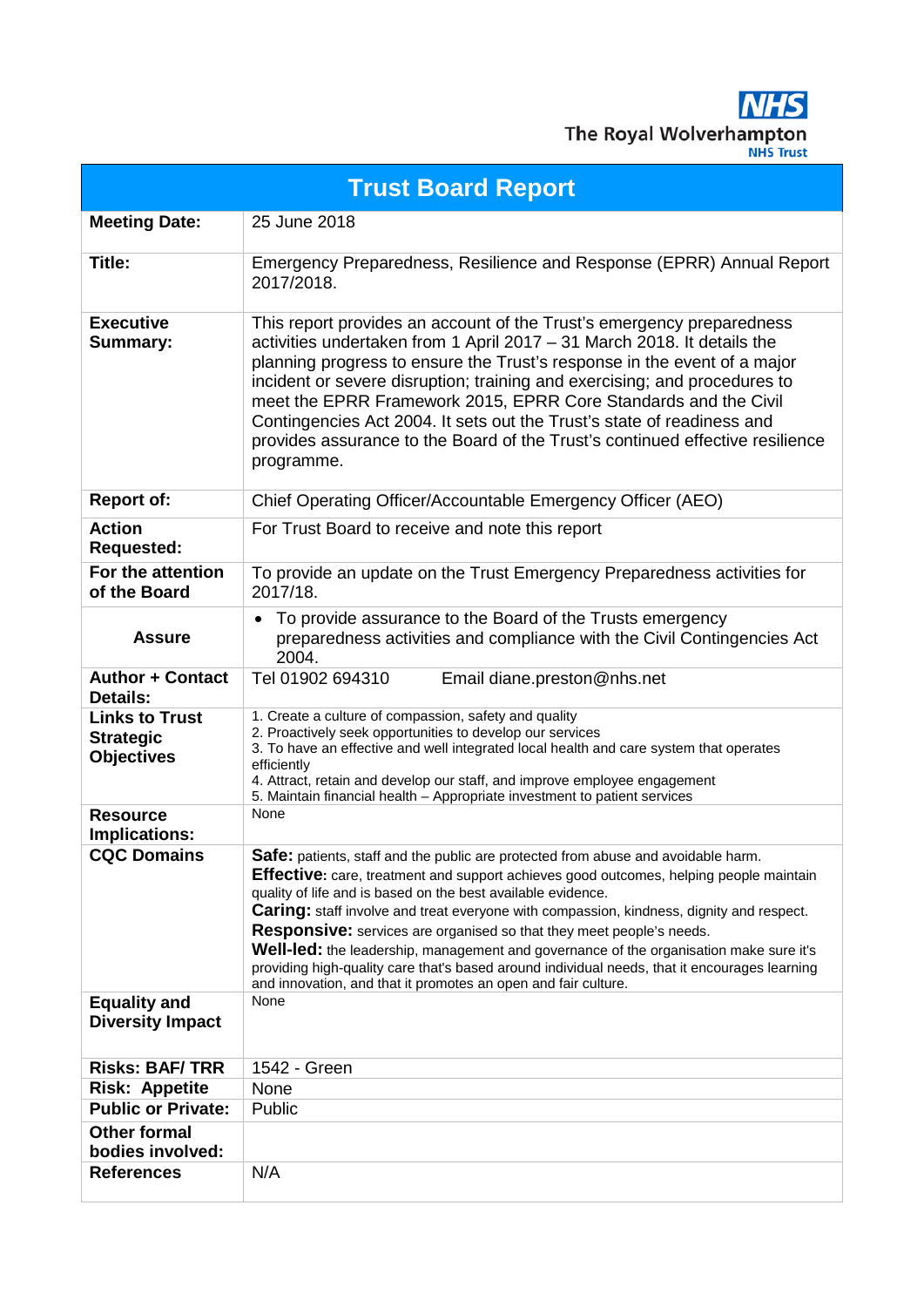| <b>NHS</b><br><b>Constitution:</b> | In determining this matter, the Board should have regard to the Core<br>principles contained in the Constitution of: |  |  |
|------------------------------------|----------------------------------------------------------------------------------------------------------------------|--|--|
|                                    | Equality of treatment and access to services                                                                         |  |  |
|                                    | High standards of excellence and professionalism<br>$\bullet$                                                        |  |  |
|                                    | Service user preferences<br>$\bullet$                                                                                |  |  |
|                                    | Cross community working<br>$\bullet$                                                                                 |  |  |
|                                    | <b>Best Value</b>                                                                                                    |  |  |
|                                    | Accountability through local influence and scrutiny                                                                  |  |  |

### **Report Details**

| $\overline{1}$ | This report provides an overview of the Trust's emergency preparedness in order to comply<br>with the statutory requirements of a Category 1 responder under the Civil Contingencies<br>Act 2004 and the EPRR Framework 2015. It details work undertaken over the last year to<br>ensure the Trusts readiness and resilience in response to any type of disruption or<br>emergency event which may impact upon service delivery.<br>The report covers the following activities: |
|----------------|---------------------------------------------------------------------------------------------------------------------------------------------------------------------------------------------------------------------------------------------------------------------------------------------------------------------------------------------------------------------------------------------------------------------------------------------------------------------------------|
|                | • Review and updates of a variety of emergency plans<br>• Training & exercising undertaken<br>• Live incidents the Trust has responded to<br>• Dortnorchin working                                                                                                                                                                                                                                                                                                              |

- Partnership working
- The Trust's status regarding the EPRR framework 2015 and Core Standards
- An outline of priorities for 2018/2019.

| <b>Appendices</b> |                              |  |
|-------------------|------------------------------|--|
|                   | EPRR Annual Report 2017/2018 |  |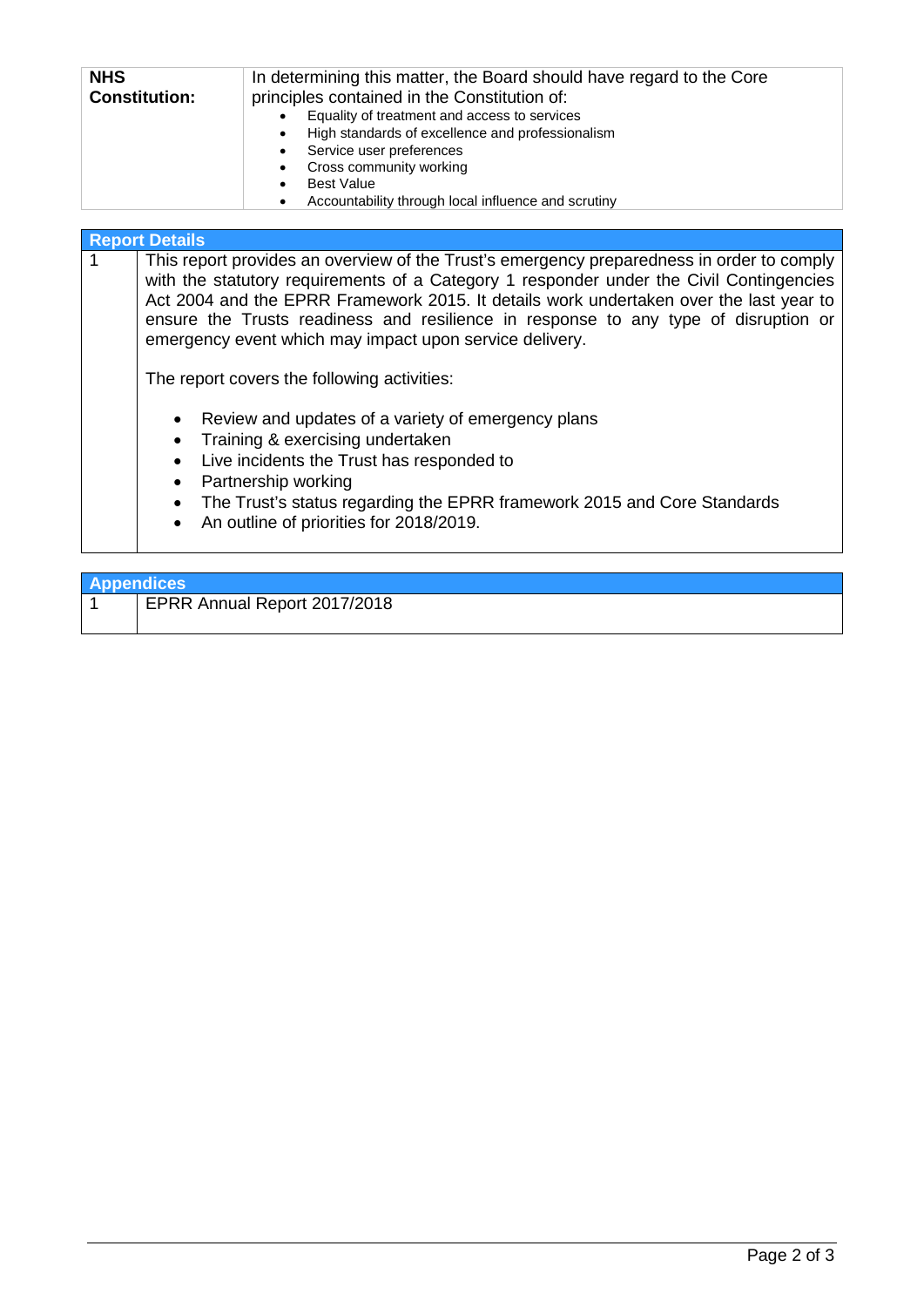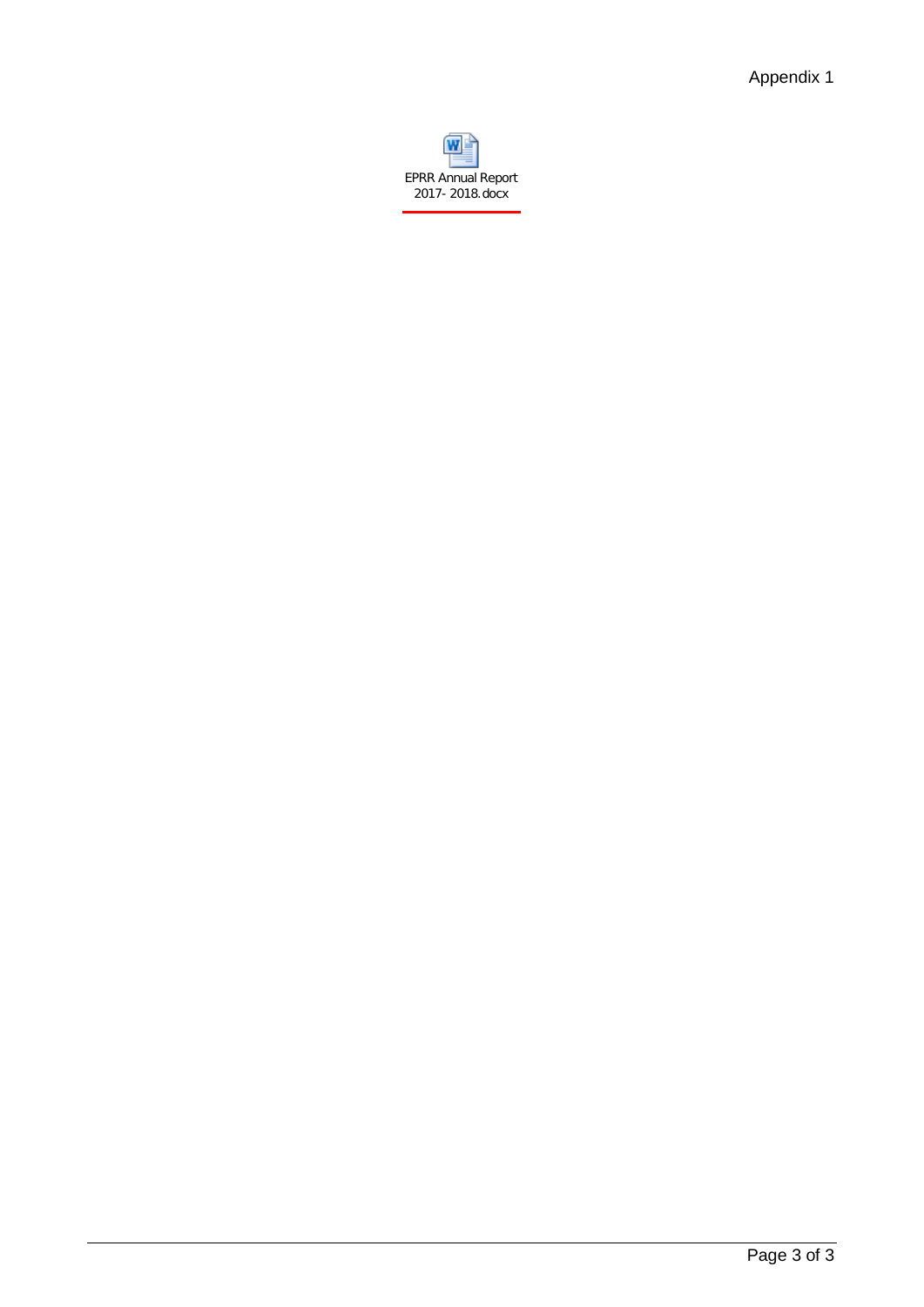

# Emergency Preparedness, Resilience and Response

# Annual Report 2017/2018







Department: Emergency Preparedness Date: April 2018

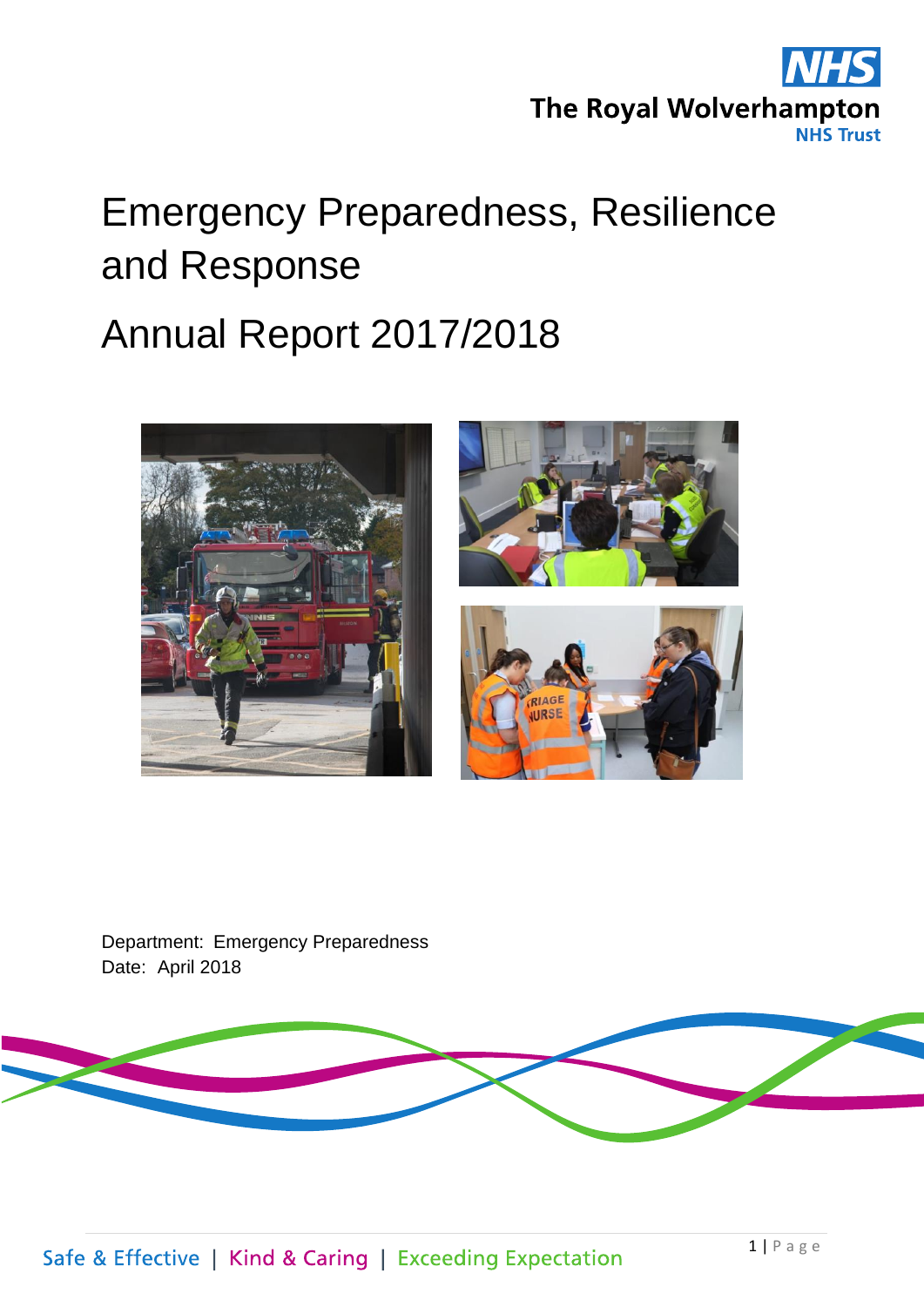### **Contents**

| <b>Section</b> | <b>Detail</b>                                 | Page No   |
|----------------|-----------------------------------------------|-----------|
| 1.             | Introduction                                  | 4         |
| 2.             | Governance Arrangements                       | 4         |
| 3.             | <b>Risk</b>                                   | 5         |
| 4.             | <b>Planning &amp; Preparedness Activities</b> | $6 - 8$   |
| 5.             | <b>Training &amp; Exercises</b>               | $8 - 10$  |
| 6.             | Live Incidents                                | $11 - 12$ |
| 7.             | Assurance and Obligations                     | $12 - 13$ |
| 8.             | Partnership working                           | 13        |
| 9              | Priorities for 2018/2019                      | $13 - 14$ |

# **Glossary**

| <b>Abbreviation</b> | <b>Definition</b>                                                                     |  |  |  |
|---------------------|---------------------------------------------------------------------------------------|--|--|--|
| <b>AEO</b>          | <b>Accountable Emergency Officer</b>                                                  |  |  |  |
|                     | Executive lead for the Trust for EPRR                                                 |  |  |  |
| <b>BCM</b>          | <b>Business Continuity Management</b>                                                 |  |  |  |
|                     | Trust process for ensuring business continuity                                        |  |  |  |
| Cat 1               | Category 1 responders are those organisations at the core of the emergency            |  |  |  |
| <b>Responder</b>    | response. They include Emergency Services (Ambulance, Police, and Fire),              |  |  |  |
|                     | Health Bodies (Acute Trusts, Foundation Trusts, NHS England) and Local                |  |  |  |
|                     | Authorities.                                                                          |  |  |  |
| <b>CCA</b>          | Civil Contingencies Act 2004 (2005)                                                   |  |  |  |
|                     | Civil Contingencies Act - the legal framework that sets the structure for civil       |  |  |  |
|                     | protection and governs the response to an emergency in the UK                         |  |  |  |
| <b>CBRNe</b>        | Chemical, Biological, Radiological, Nuclear, and explosive.                           |  |  |  |
|                     | A term that covers a distinct range of hazards:                                       |  |  |  |
|                     | <b>Chemical</b> – Poisoning or injury caused by chemical substances, including        |  |  |  |
|                     | chemical warfare agents, or misuse or legitimate but harmful household or             |  |  |  |
|                     | industrial chemicals.                                                                 |  |  |  |
|                     | <b>Biological</b> – Illnesses caused by the deliberate release of dangerous bacteria, |  |  |  |
|                     | viruses, fungi, or toxins                                                             |  |  |  |
|                     | Radiological - Illness caused by exposure to harmful, radioactive materials,          |  |  |  |
|                     | probably inhaled or ingested in food or drink.                                        |  |  |  |
|                     | <b>Nuclear</b> - Where the explosion of a nuclear device causes widespread effects    |  |  |  |
|                     | due to blast, heat and large amounts of harmful radiation.                            |  |  |  |
|                     | <b>Explosive</b> weapons like regular bombs and improvised explosive devices          |  |  |  |
|                     |                                                                                       |  |  |  |
| <b>ED</b>           | <b>Emergency Department</b>                                                           |  |  |  |
| <b>EPG</b>          | <b>Emergency Planning Group</b>                                                       |  |  |  |
|                     | <b>Trust Assurance Group</b>                                                          |  |  |  |
| <b>EPRR</b>         | <b>Emergency Preparedness, Resilience and Response</b>                                |  |  |  |
|                     | EPRR framework 2015 – the framework for NHS Organisations and providers               |  |  |  |
|                     | of NHS funded care must meet.                                                         |  |  |  |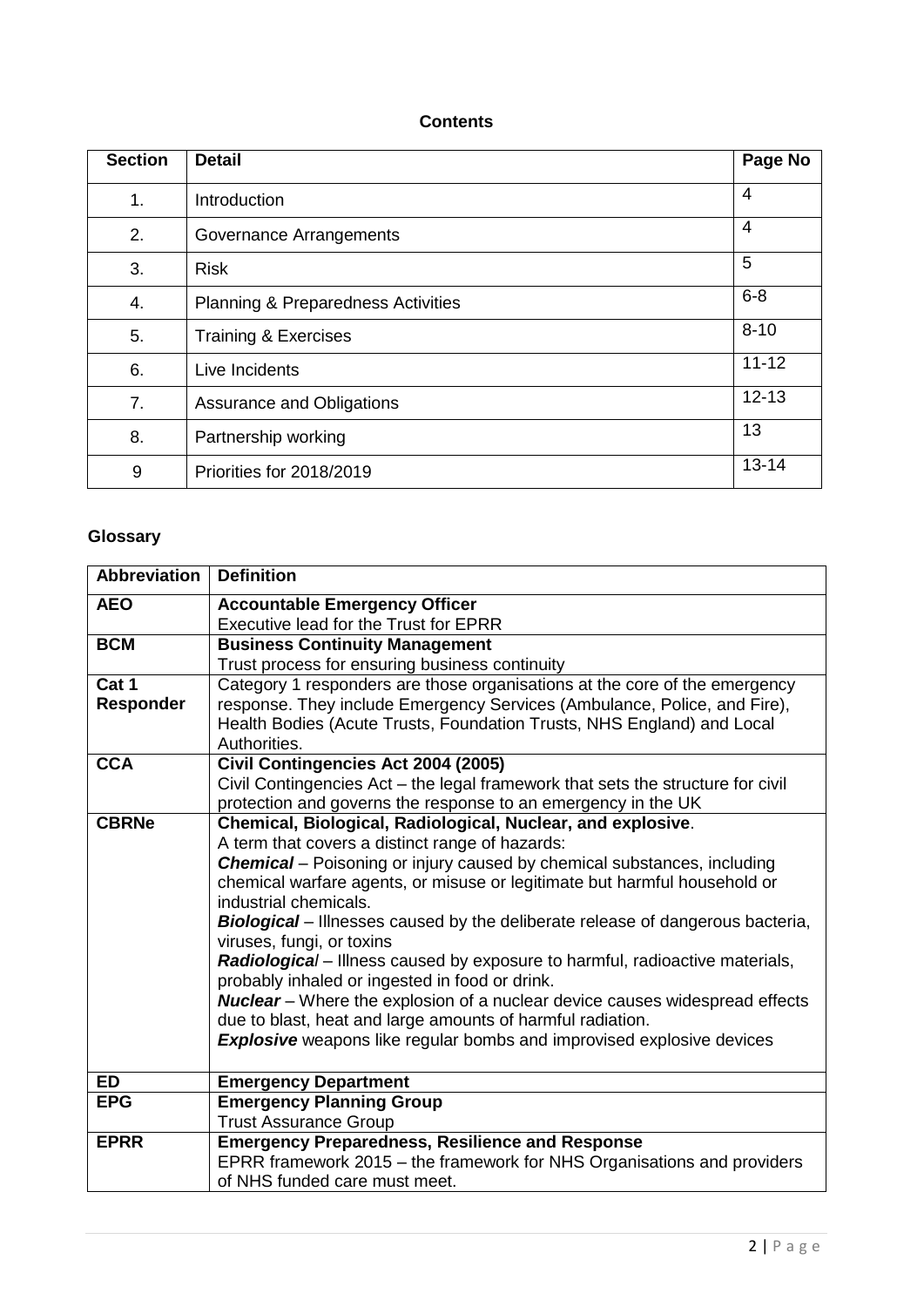| <b>ICE</b>       | <b>Individual Chemical Exposure</b>                                          |  |
|------------------|------------------------------------------------------------------------------|--|
| <b>NHSE West</b> | <b>NHS England West Midlands</b>                                             |  |
| <b>Midlands</b>  | Regional Team for NHS England which covers Birmingham, Solihull and Black    |  |
|                  | Country and Arden, Herefordshire and Worcestershire                          |  |
| <b>LHRP</b>      | <b>Local Health Resilience Partnership</b>                                   |  |
|                  | LHRPs are strategic forums for joint planning and preparedness for           |  |
|                  | emergencies and to support the health sector's contribution to multi-agency  |  |
|                  | planning and preparation. They are not statutory organisations and           |  |
|                  | accountability for emergency preparedness and response remains with          |  |
|                  | individual organisations.                                                    |  |
| <b>LHRF</b>      | <b>Local Health Resilience Forum</b>                                         |  |
|                  | Local network for emergency planners                                         |  |
| ΜI               | <b>Major Incident</b>                                                        |  |
|                  | An emergency that requires the implementation of special arrangements by     |  |
|                  | one or more of the Emergency Services, the NHS for the initial treatment,    |  |
|                  | rescue and transport of a large number of casualties.                        |  |
| <b>NARU</b>      | <b>National Ambulance Resilience Unit</b>                                    |  |
| <b>PHE</b>       | <b>Public Health England</b>                                                 |  |
|                  | The PHE is an executive agency of the Department of Health. Their role is to |  |
|                  | protect and improve the nation's health and wellbeing                        |  |
| <b>SAG</b>       | Safety Advisory Group - Wolverhampton                                        |  |
|                  | The SAG is co-ordinated by the Local Authority (LA) and made up of           |  |
|                  | representatives from the LA, emergency services, other relevant bodies and   |  |
|                  | the event organiser. SAGs provide a forum for discussing and advising on     |  |
|                  | public safety at an event.                                                   |  |
| <b>Vocare</b>    | Vocare - UECC Walk in Centre (ED)                                            |  |
| <b>WRG</b>       | <b>Wolverhampton Resilience Group</b>                                        |  |
|                  | Local resilience group where local multi-agencies meet to discuss Emergency, |  |
|                  | Preparedness, Response and Resilience plans/exercises.                       |  |
| <b>WMAS</b>      | <b>West Midlands Ambulance Service</b>                                       |  |
| <b>UECC</b>      | <b>Urgent &amp; Emergency Care Centre</b>                                    |  |
|                  | Established at New Cross in April 2016 - ED working with 'external GP        |  |
|                  | provider.                                                                    |  |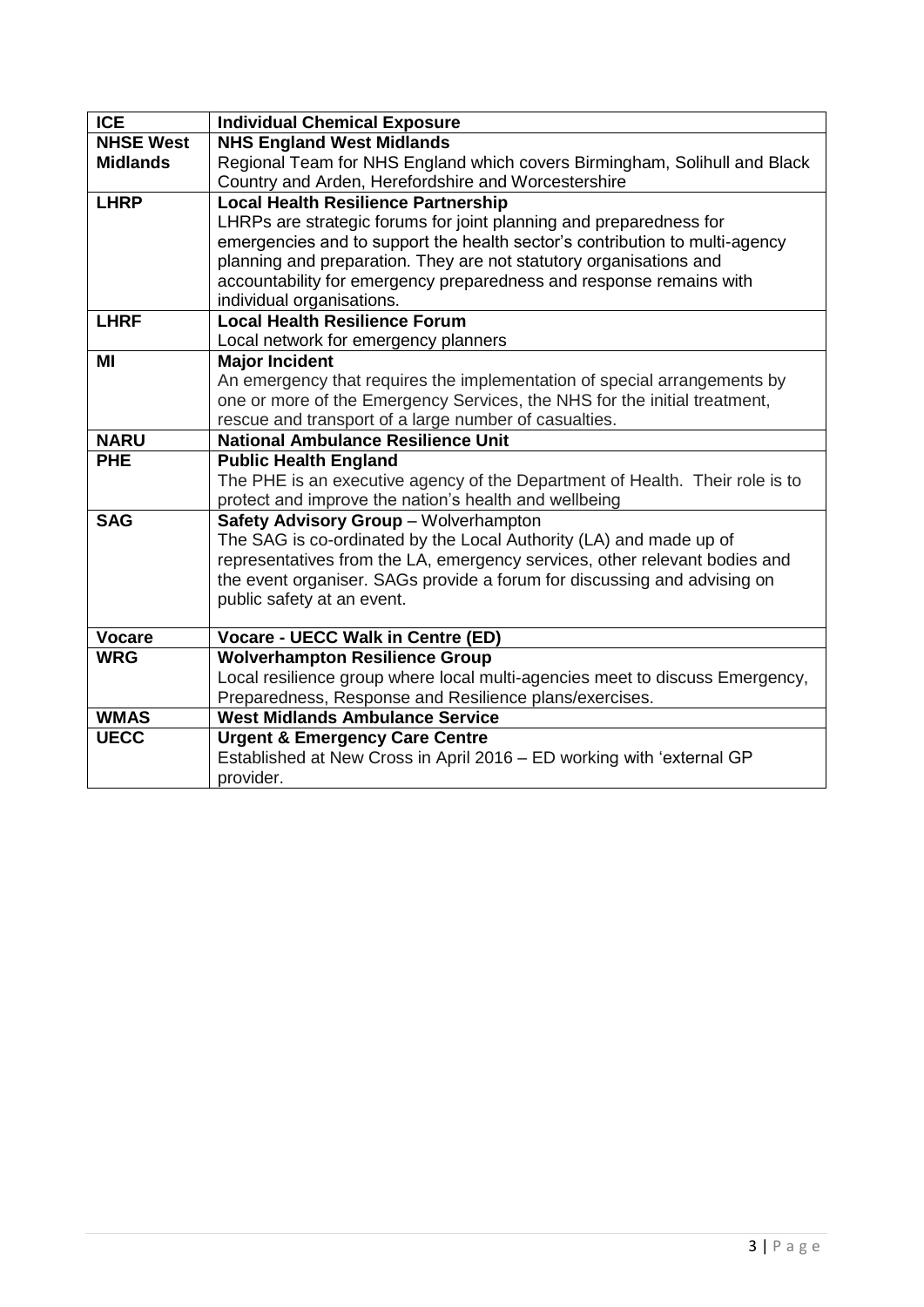# **1. Introduction**

Under the NHS Constitution 2015, the NHS is there to help the public when they need it most; this is especially true during a significant incident or an emergency. Each NHS funded organisation must therefore ensure it has robust and well tested arrangements in place to respond and recover from these situations.

The Civil Contingencies Act 2004 outlines a single framework for civil protection in the United Kingdom. The Act establishes a clear set of roles and responsibilities for those involved in emergency preparedness and response at a local level. The Trust as a Category 1 responder is subject to the following civil protection duties:

- Assess the risk of emergencies occurring and use this to inform contingency planning
- Put in place emergency plans
- Put in place business continuity management arrangements
- Put in place arrangements to make information available to the public about civil protection matters and maintain arrangements to warn, inform and advise the public in the event of an emergency
- Share information with other local responders to enhance co-ordination
- Co-operate with other local responders to enhance co-ordination and efficiency.

The NHS England Emergency Preparedness Framework (2015) provides strategic national guidance for all NHS funded organisations to help with meeting the requirements of these statutory obligations.

This annual report provides an overview of the Trusts emergency preparedness and covers the activities the Trust has undertaken during 2017/2018 to ensure the Trusts resilience in the event of a major incident or severe disruption occurring.

The purpose of this report is to provide the Trust Board with an update regarding activities undertaken in 2017/18 in relation to emergency preparedness, within the Royal Wolverhampton NHS Trust. This is to ensure that the Trust is able to meet its responsibility to provide an effective emergency response to a major incident of any type while maintaining services.

# **2. Governance Arrangements**

The overall responsibility for complying with the CCA 2004 & EPRR framework rests with the Chief Executive who is responsible for ensuring that, through appropriate delegation of responsibility within the organisations and relevant core standards are met.

The Accountable Emergency Officer (AEO), the Chief Operating Officer is the Executive Director with delegated responsibility for ensuring resilience across the organisation and the delivery of safe and responsive responses to all kinds of emergency disruptions, supported by the Head of Emergency Planning & Business Continuity.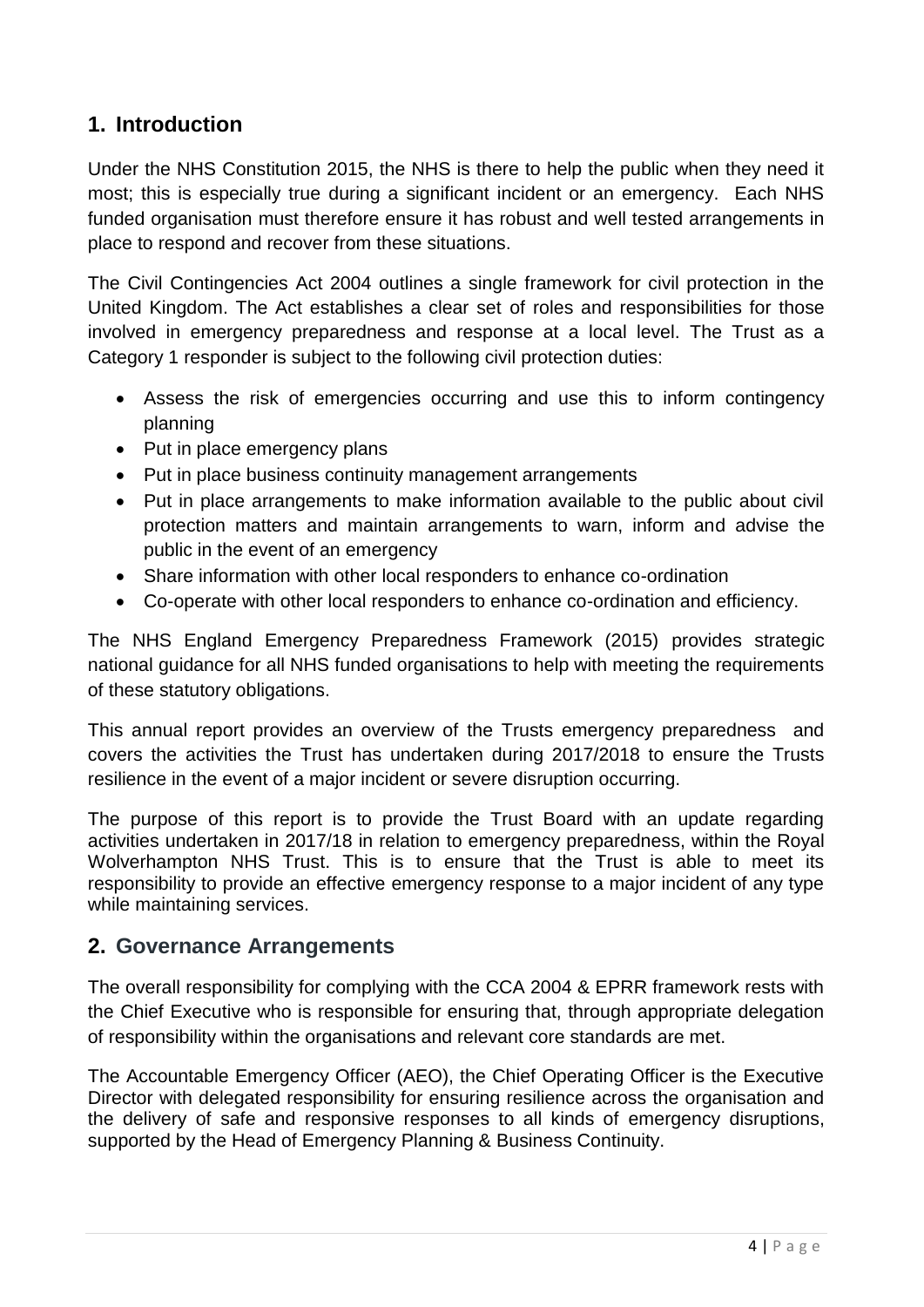Operational management is provided by the Head of Emergency Planning (EP) & Business Continuity (BC). The Head of EP & BC represents the Trust at local and regional forums including the Local Health Resilience Partnership (LHRP) and forums held by Public Health England. The Head of EP & BC also takes responsibility for ensuring compliance with the Civil Contingencies Act (2004), current NHS Emergency Preparedness, Response and Resilience guidance (2015) and other government led guidance.

The Trust has an Emergency Planning Group which now meets on a 6 monthly basis supported by two sub-groups: Major Incident Planning (chaired by Emergency Department Consultant) and Business Continuity (chaired by Deputy Chief Operating Officer).

An assurance position is provided to Trust Board on a yearly basis and any assurance statements required will be presented to the Trust Board as and when required.

# **3. RISK**

The National Risk Register for Civil Emergenices provides a national picture of the risks of emergencies occurring. These are taken into consideration in line with the risks identified on the Local Community Risk Register to ensure that there is an appropriate level of preparedness to enable an effective response to emergency incidents, which have a significant impact on the communities of the West Midlands Conurbation. The Trust must have suitable up to date plans which set out how they plan for, respond to and recover from major incidents and emergencies as identified in the national and local community risk registers.

The Local Health Resilience Partnership (LHRP) have considered all local risks within the Bimingham and Black Country and developed an agreed risk register to ensure that all NHS Organisations should align to. On this basis, the Trust does hold its own risk register to ensure that it is compatible and that we have plans in place to ensure that we can respond.

The Top Risks identified for the West Midlands are:

- Influenza Type Disease
- Flooding
- Severe Weather
- Environmental pollution & industrial accidents
- Loss of critical infrastructure
- Fuel Shortages
- Transport Accidents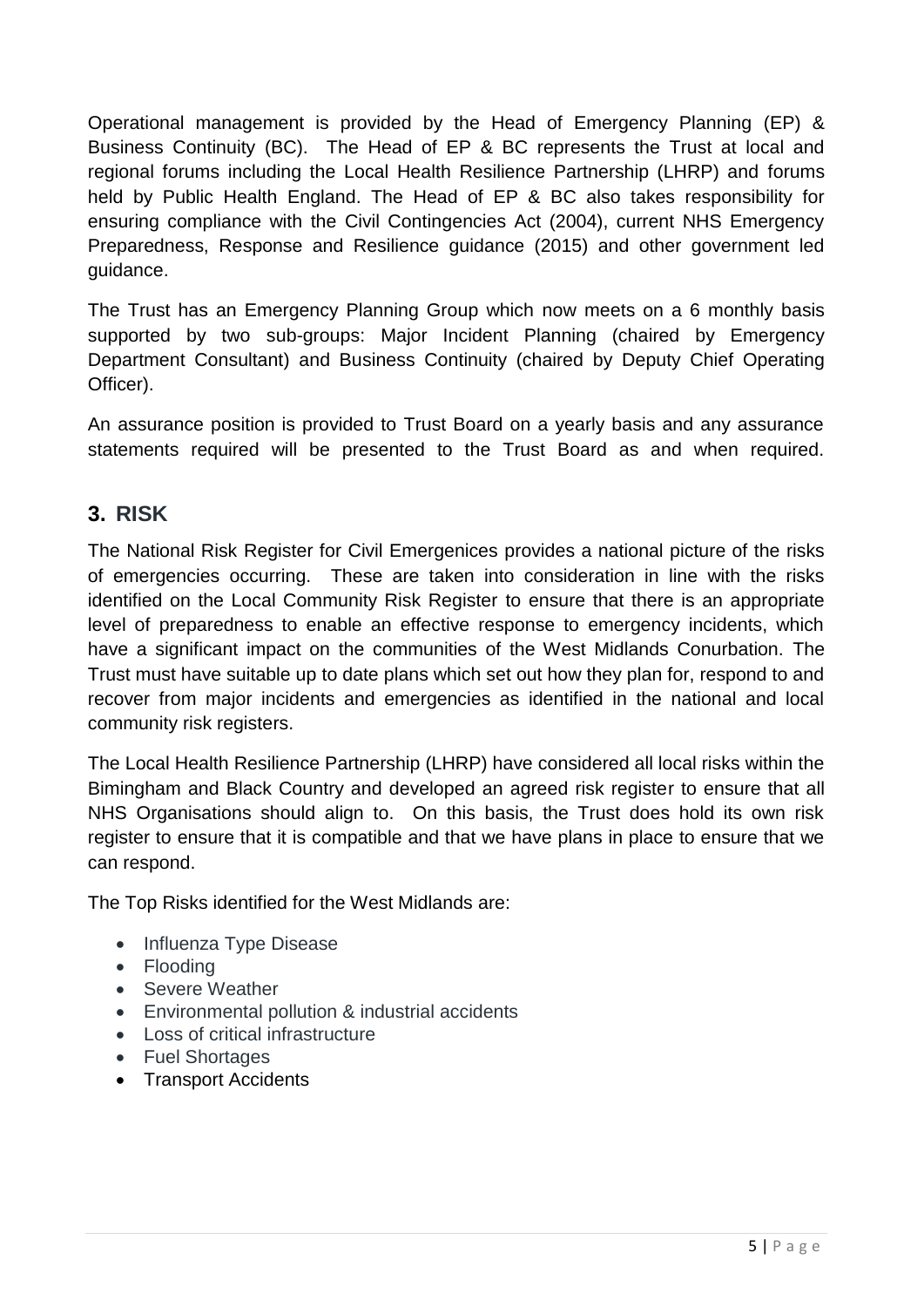# **4. PLANNING & PREPAREDNESS ACTIVITIES**

A series of plans have been reviewed and updated throughout 2017/2018, these being:

## **Fuel disruption plan**

The Trusts fuel disruption plan was reviewed and updated in August 2017. Minor amendments have been made – this includes the inclusion of a new temporary logo for authorised vehicles in line with National Emergency plan for fuel guidance. The plan outlines the Trusts arrangements in preparation for and response to potential implementation of National Emergency Plan for Fuel (NEP-F).

### **Cold Weather planning**

The UK Cold Weather alert watch came into operation between 1 November 2018 and 31 March 2018. Throughout this period senior managers have received alert communications to ensure preparedness across the Trust. Nil changes from the national plan was required therefore, the Trust Cold Weather plan remains in place this being readily available on the intranet.

During this period the Met Office issued a number of Level 3 weather warnings including 'heavy snow'. In light of these severe weather conditions, the Trust is in the process of finalising a Standard Operating Procedure to support the Trust Cold Weather Plan. This is to provide guidance to on call directors and managers in ensuring effective coordination and control in response to 'heavy snow' weather conditions.

# **Major Incident/Mass Casualty Plan**

The Trust Major Incident and Mass Casualty plan is currently being reviewed; this is as a result of:

- Lessons learnt from the live exercise 'Exercise Endurance' which took place at New Cross Hospital in January 2017
- Lessons learnt following live incidents which occurred at Manchester and Westminster in 2017.
- New requirements in line with the publication of the NHS England Mass Casualty Framework launched in December 2017.

The existing plan version 10.1 will remain in place until the review has taken place and the plan has been approved.

### **CBRNe planning**

The Trust CBRNe plan is currently being reviewed in line with its 3 yearly review process. As part of the review the Trusts CBRNe action cards have been updated and upload onto the intranet. Along with this a series of standard operating procedures (SOP) have been produced, including a SOP for ICE – Individual Chemical Exposure, to support and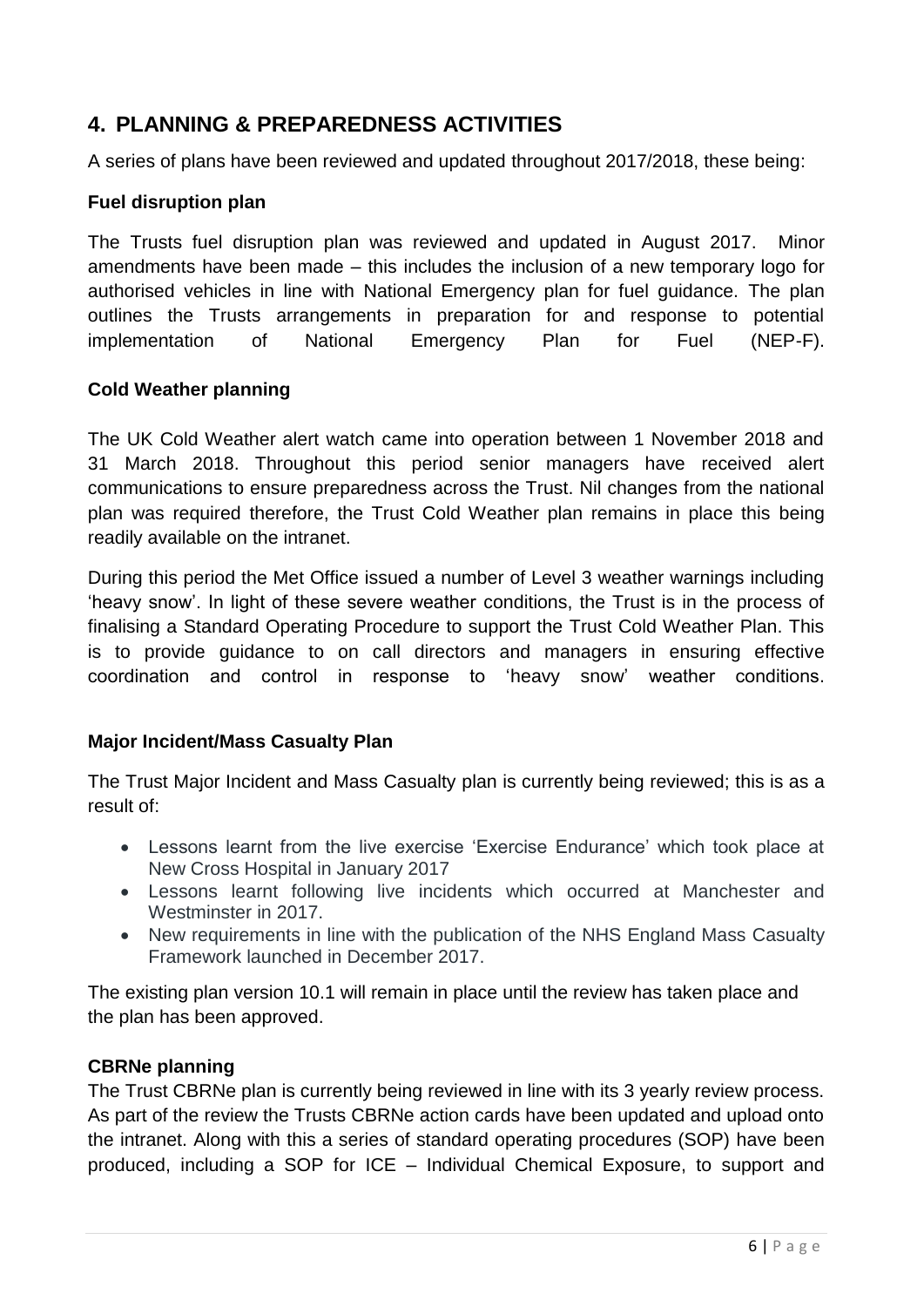ensure health and safety of all those staff responding to the incident type and to safeguard the environment.

# **Business Continuity Management (BCM)**

As part of on-going delivery of business continuity management, the Trust is currently revising the Business Continuity Management Policy OP 104. Amendments to the policy will take into account requirements for Primary Care (Vertical Integration) which are now part of the Trust.

As well as updating the policy, the Trust has been in the process of reviewing and updating business continuity plans for some services. During this process on- going support has been provided to all service areas where required, along with the establishment of a review process to be adopted by plan owners to ensure the maintenance and exercising of local plans. In addition, a Share Point has been created, this is a central reserve where all plans are located to allow areas across the Trust to access plans and update as required. This was launched in September 2017.

The Trust has also taken part in International Business Continuity Awareness Week, 15- 19 May 2017. This year the focus of the week was related to cyber security. Throughout the week, all user bulletins was sent out to raise awareness of cyber security within the organisation including, the threat from data breaches and what staff can do to ensure organisational resilience to these types of threats. An example a poster which was published on computer monitors and via user bulletin is shown below.

#### Business Continuity Awareness Week (15<sup>th</sup>-19<sup>th</sup> May 2017)



Keeping our systems secure is an on-going battle and our IT department work to defend hundreds of attacks on our IT systems and network gateways on a monthly basis.

#### How can you help?

- Don't click on untrusted links or email attachments-
- delete on receipt and check with I.T if you are unsure
- Ensure you use strong passwords Take care when using insecure networks
- Don't leave computers unlocked
- Don't plug untrusted devices into networks



We all have a role to play in building resilient organisations whether it is ensuring that we have a secure, safe password, or whether it is making ourselves more aware of the potential risks. Make Business Continuity your Business too

> For more information and guidance on IT security within the Trust visit: http://intranet.xrwh.nhs.uk/departments/ict\_services/ict\_security.aspx



Overall there was great engagement from staff during the week especially with this being the same week that a national cyber-attack occurred on the NHS, affecting many Trusts across the country.



Cyber security is everyone's<br>responsibility new yone's

-your security is everyone<br>responsibility not just I.T

7 | P a g e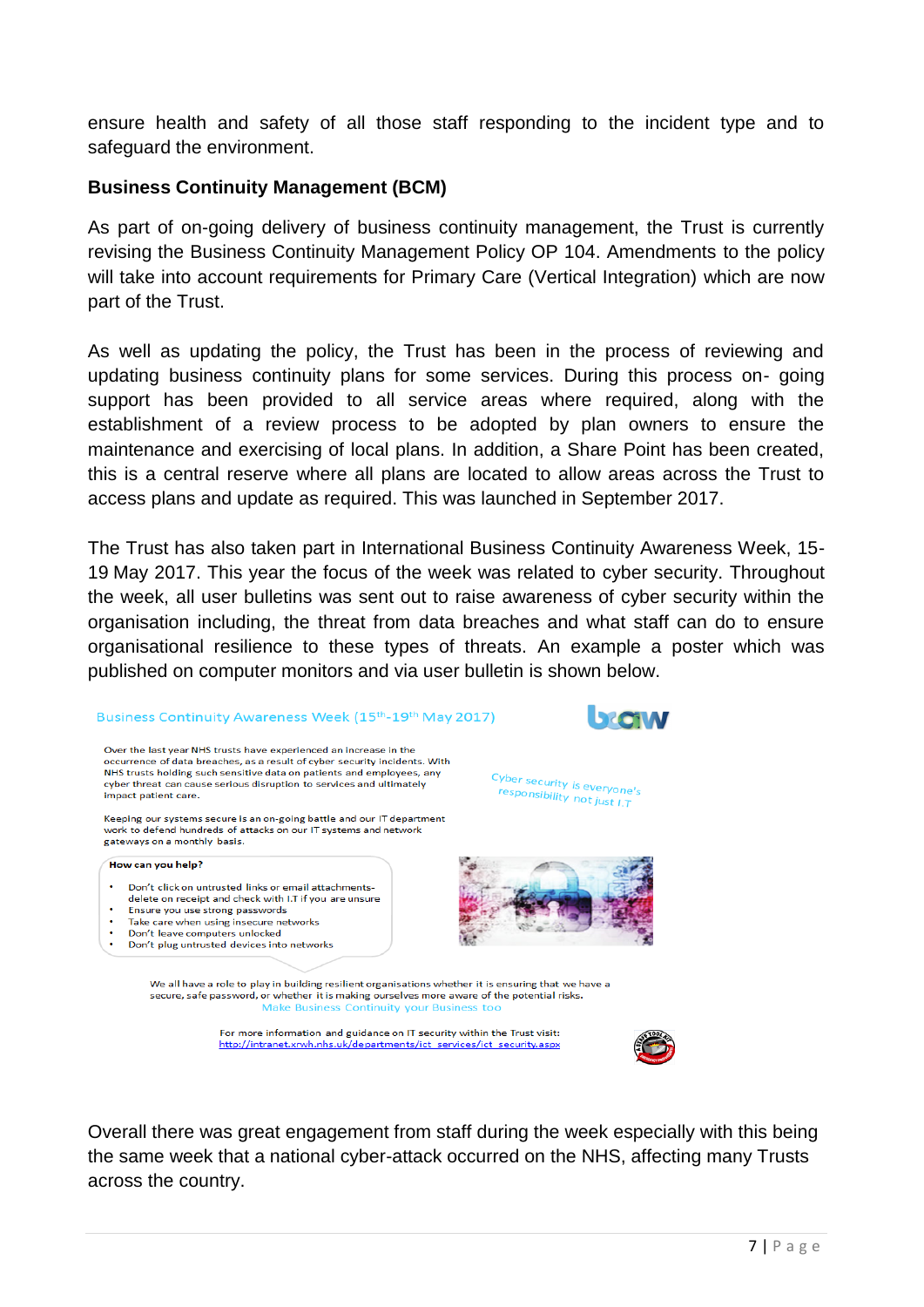# **Gold Control Incident Coordination Centre (ICC) – location change**

In line with updates to the Trust major incident plan, it has been agreed that the current Gold Control ICC located within the McHale building will move to the board room in Building 12. This is to provide a better room layout to support the effective coordination in the event on an incident. Work is currently taking place to move facilitates across to the new room and a date has been set for this work to be completed before the end of May 2018. Upon completion this will be shared with relevant staff and updated within relevant emergency plans to reflect the change.

# **5. TRAINING & EXERCISES**

## **Training**

The Trust has undertaken a number of training sessions during 2017/2018, please see table below.

| <b>Internal training</b>                                                                                                                 |                                                                                                                                                                                                                                                                                                                                                                                                                                                                                                                                                                                                                                           |                      |  |
|------------------------------------------------------------------------------------------------------------------------------------------|-------------------------------------------------------------------------------------------------------------------------------------------------------------------------------------------------------------------------------------------------------------------------------------------------------------------------------------------------------------------------------------------------------------------------------------------------------------------------------------------------------------------------------------------------------------------------------------------------------------------------------------------|----------------------|--|
| <b>Training</b>                                                                                                                          | <b>Training overview</b>                                                                                                                                                                                                                                                                                                                                                                                                                                                                                                                                                                                                                  | <b>Date</b>          |  |
| Major Incident-<br><b>Strategic and Tactical</b><br>on call grab pack                                                                    | This is an on-going requirement where all newly<br>joined staff on the on call directors and manager's<br>rota receive 1:1 training in relation to major incident<br>response. This includes guidance for commanders<br>on command and control arrangements within the<br>organisation as well as externally. During the last 12<br>months a further 6 1:1 training sessions have been<br>held.                                                                                                                                                                                                                                           | Mar 2017<br>On-going |  |
| <b>Tactical Command</b><br>training<br>The session highlighted the<br>importance of team work and<br>pulling in a range of expertise and | Tactical command training has been delivered to on<br>call managers. The aim of the session was to<br>provide managers with an update on EPRR<br>arrangements in being able to respond to a major<br>incident and to build their competence.<br>This also included engagement from ED clinicians to<br>test department's response in receiving, triaging and<br>treating causalities involved in a major incident.<br>Overall the session was well received by<br>participants, feedback was based on the following:<br>'The session emphasised the<br>importance of establishing<br>good communication and<br>information flow which can | 16 Nov 2017          |  |
| knowledge'                                                                                                                               | become a challenge $\vert_{\!u\!h\!e\!n}$<br>managing the incident'                                                                                                                                                                                                                                                                                                                                                                                                                                                                                                                                                                       |                      |  |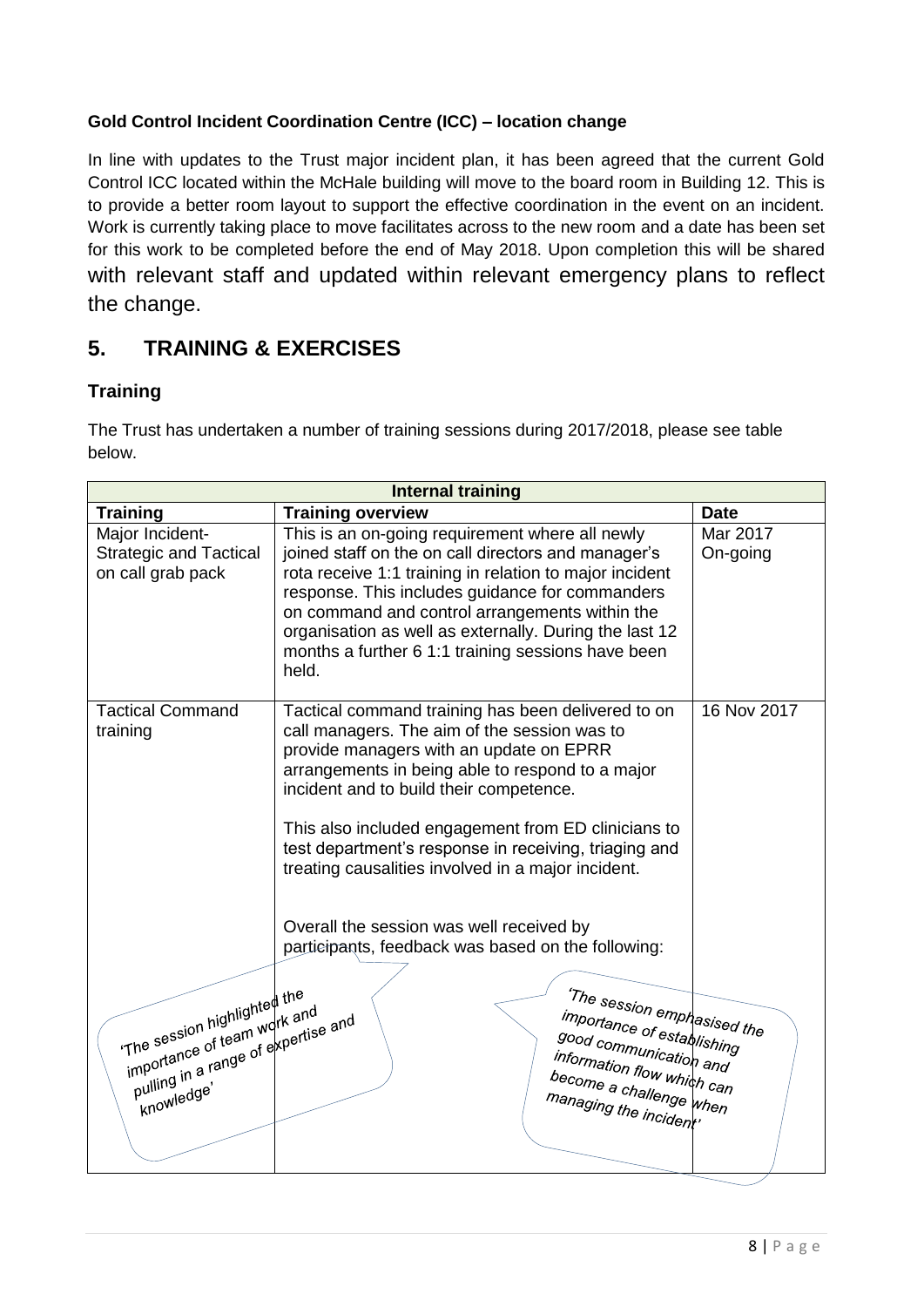| JESIP training course                                     | This was delivered by WMAS and attended by 2<br>members of staff. The purpose of the session was to<br>provide knowledge and understanding in working<br>together with other agencies, in response to major,<br>complex incidents.                                                                                                                                    | 23 Oct 2017               |
|-----------------------------------------------------------|-----------------------------------------------------------------------------------------------------------------------------------------------------------------------------------------------------------------------------------------------------------------------------------------------------------------------------------------------------------------------|---------------------------|
| <b>Strategic and Tactical</b><br>Command training         | This training was facilitated by the NHS England<br>West Midlands EPRR lead. The aim of the session<br>was to allow commanders to practise response and<br>recovery to a major/mass casualty incident. The<br>session drew upon maintaining organisational<br>resilience, arrangements for command and control<br>as well as learning from recent events in the news. | 8 Nov 2017                |
| Major Incident<br>regional training for<br>junior doctors | The Trust hosted the Regional training for junior<br>doctors to support them in responding to a Major<br>Incident/Mass Casualty. General principles shared<br>and what the expectations were for Junior Doctors in<br>responding to these types of incidents.                                                                                                         | 14 Feb 2018               |
| <b>CBRN Training for ED</b><br>staff                      | CBRN training sessions with the inclusion of<br>radiation and major incident training has been held<br>throughout the year - with new starter sessions with<br>suit training taking place.                                                                                                                                                                            | From May<br>2017          |
| Diploma in Health<br><b>Emergency Planning</b>            | A member of the staff from the Emergency Planning<br>Team has attended over the last year, the Health<br>Emergency Planning programme. This is in order to<br>achieve the full Diploma recognition and further<br>support the Trust in ensuring organisation resilience<br>to an emergency incident. Final result waited.                                             | April 2017-<br>March 2018 |
|                                                           | <b>E</b> learning training                                                                                                                                                                                                                                                                                                                                            |                           |
| <b>Strategic and Tactical</b><br><b>EPRR</b> e learning   | This is a mandatory training package which all on<br>call directors and on call managers must complete to<br>support their competence in relation to EPRR<br>arrangements and responding to an incident.                                                                                                                                                              | Launched Oct<br>2017      |
| Major Incident<br>Management for ED<br>clinicians         | This is available for ED nurses & clinicians to build<br>their competence in being able to respond to a major<br>incident and understand the management and<br>patient flow processed within ED.                                                                                                                                                                      | Launched Oct<br>2017      |
| <b>CBRNe</b> refresher<br>module                          | This is available to ED nurses and clinicians in<br>responding to a CBRNe incident, along with practical<br>training received in responding to a CBRNe incident.                                                                                                                                                                                                      | Launched Oct<br>2017      |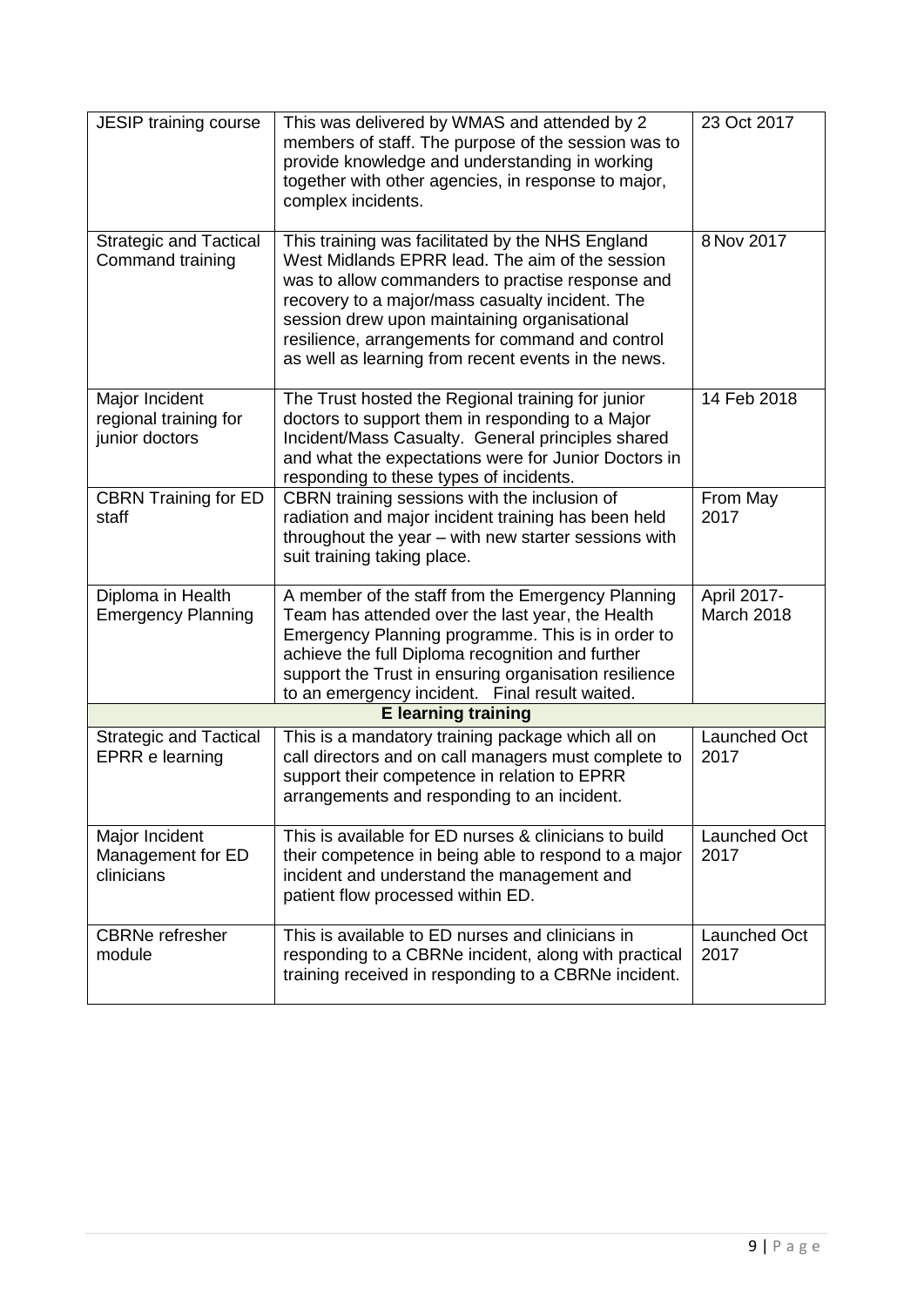# **Exercises and tests**

The Trust has undertaken a number of exercises to tests plans and to build on lessons learnt from previous exercises, please see table below.

| <b>Internal exercises</b>                             |                                                                                                                                                                                                                                                                                                                                                                                                                                                                                                                                                                                                                                                                                                                                                                                             |                                                         |  |
|-------------------------------------------------------|---------------------------------------------------------------------------------------------------------------------------------------------------------------------------------------------------------------------------------------------------------------------------------------------------------------------------------------------------------------------------------------------------------------------------------------------------------------------------------------------------------------------------------------------------------------------------------------------------------------------------------------------------------------------------------------------------------------------------------------------------------------------------------------------|---------------------------------------------------------|--|
| <b>Exercise</b>                                       | <b>Description/outcome</b>                                                                                                                                                                                                                                                                                                                                                                                                                                                                                                                                                                                                                                                                                                                                                                  | <b>Date</b>                                             |  |
| Table top exercise<br>"Exercise tug-way<br>collision" | This was a business continuity table top exercise<br>designed to test the response in relation to a fire<br>incident within the hospital tug-way. The incident<br>resulted in an electrical failure to key services areas<br>within the Trust.<br>The exercise was broken into two parts:<br>Morning-focused on the response of the Estates<br>$\bullet$<br>Department team to the incident.<br>Afternoon- focused on the response and recovery<br>of key operational service areas i.e. IT, Mortuary,<br>Porters, Health Records, and Switchboard.<br>The exercise highlighted useful learning in terms of<br>command and control when responding to an<br>incident as well as the identification of critical<br>activities and back up processes in relation to an<br>electrical failure. | 7 Feb 2018                                              |  |
| Emergency<br>communication tests-<br>call cascade     | The Trust has undertaken a number of<br>communication exercises. This is following the<br>implementation of a new company system called<br>'Alert Cascade' which came into effect from April<br>2017.<br>The exercises have identified some learning actions.<br>This included amendments to the system set up to<br>ensure more rapid communications are sent out<br>within a timely manner to staff. The exercise has<br>also highlighted the need for staff training for doctors<br>in relation to actions to take following notification of a<br>major incident. These actions are being monitored<br>through the Major Incident sub group meeting.<br>These exercises will continuity to take place on a<br>quarterly basis.                                                           | 20 Jun 2017<br>1 Jul 2017<br>28 Sept 2017<br>7 Dec 2017 |  |
| Radio Check                                           | As part of an on-going process under the CCA,<br>2004, the Trust continues to undertake monthly radio<br>checks with NHS England West Midlands. During<br>the last year there have not been any identified<br>issues.                                                                                                                                                                                                                                                                                                                                                                                                                                                                                                                                                                       | On-going<br>monthly<br>requirement                      |  |
| <b>External/multi-agency</b>                          |                                                                                                                                                                                                                                                                                                                                                                                                                                                                                                                                                                                                                                                                                                                                                                                             |                                                         |  |
| Live exercise<br>"Exercise L'Orient"                  | This was a multi-agency exercise with the West<br>Midlands Fire Service which involved the evacuation<br>of main theatres at New Cross Hospital. Several<br>lessons have been learnt and an action plan has<br>been formulated.                                                                                                                                                                                                                                                                                                                                                                                                                                                                                                                                                             | 27 oct<br>2017                                          |  |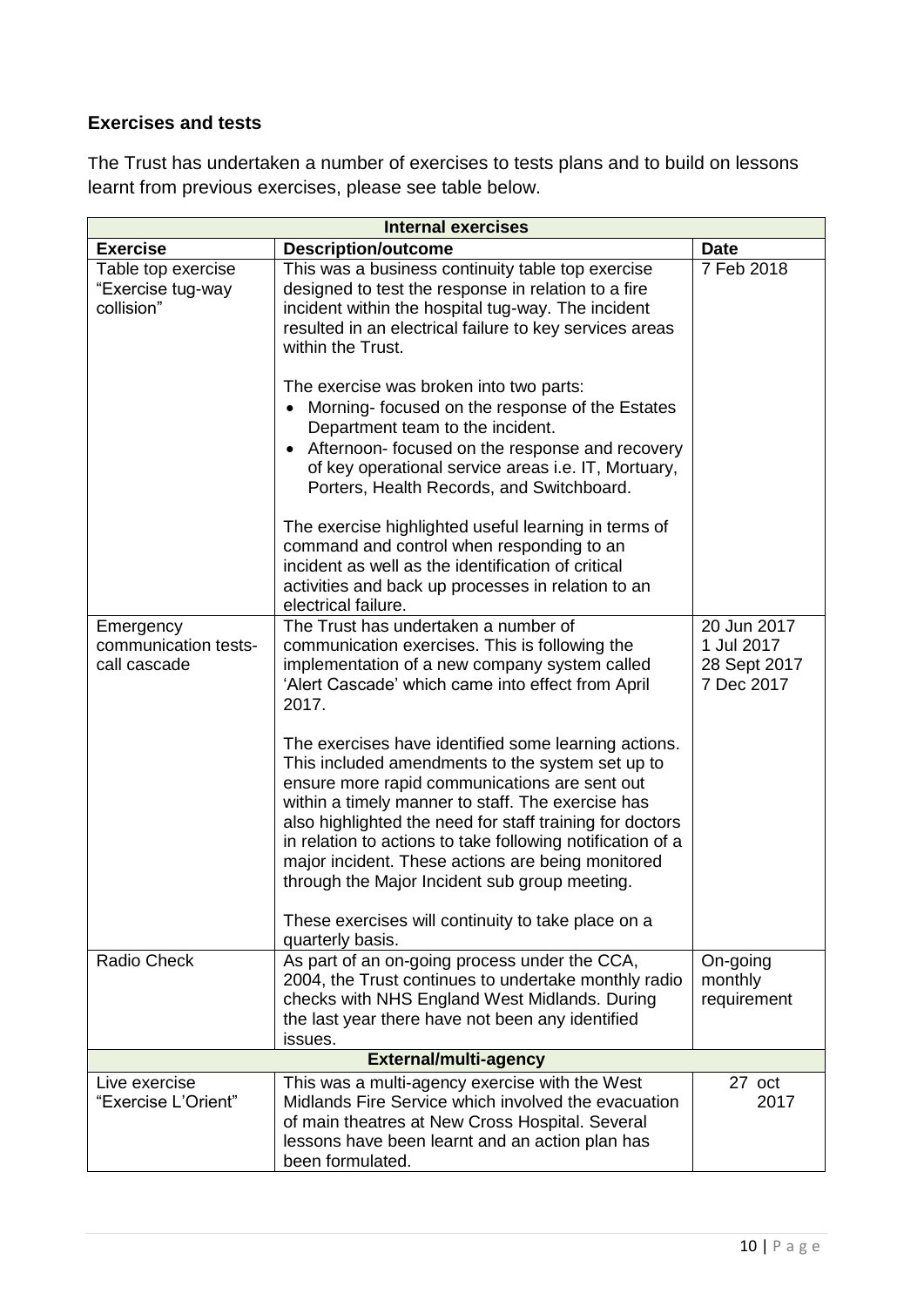# **6. LIVE INCIDENTS**

# **Switchboard disruption – April 2017**

On the  $20<sup>th</sup>$  April 2017, there was a loss of telephony and switchboard services within the hospital site. This was due to a faulty hard disk which resulted in the hospital switchboard going off line for five hours. During this period the fall back lines did not come into operation therefore, fall back services had to be invoked manually. As a result the Trust declared a critical internal incident - this was a STEIS reportable incident.

Following the incident a hot debrief took place with key areas to reflect on the Trust response and identify lessons learnt. Overall the response was well managed through the Trust on call manager and director. I.T staff also attended on site to support the response. Although no clinical impact was identified, the incident did identify some areas that need further consideration; this included a review of the business continuity plans and the resources available for support and knowledge during maintenance from IT and BT.

## **IT cyber-attack – May 2017**

In May 2017, a computer virus known as Wanna Cry was released worldwide. The virus which encrypts data and demands a ransom payment affected many computes and electrical equipment within the NHS at a national level. Although the Trust was not directly affected by the attack due to its strong patching process, as a precautionary measure, during the initial hours of the attack some IT user systems including NHS mail were temporarily shut down. NHS England was kept abreast of Trust progress through regular reports during the attack.

Following the incident the Trust IT department has continued its process to test and patch hospital computers and has also successfully gained funding to deploy an antiransomware solution to Trust computers; this deployment is currently in progress. Daily cyber security monitoring of malware and firewall activity continues together with information through NHS Digital CareCERT alerts which together help the Trust identify threats through early warning indicators and risk assessments.

### **'Snow' – February to March 2018**

The UK experienced a spell of severe winter weather with very low temperatures and significant snowfalls from late February to early March 2018.

Daytime temperatures remained widely below freezing on 28 February to 1 March with a strong east wind and significant accumulations of snow across much of the country; the Met Office issued two Red Warnings for snow. This was the most significant spell of snow and low temperatures for the UK overall since December 2010.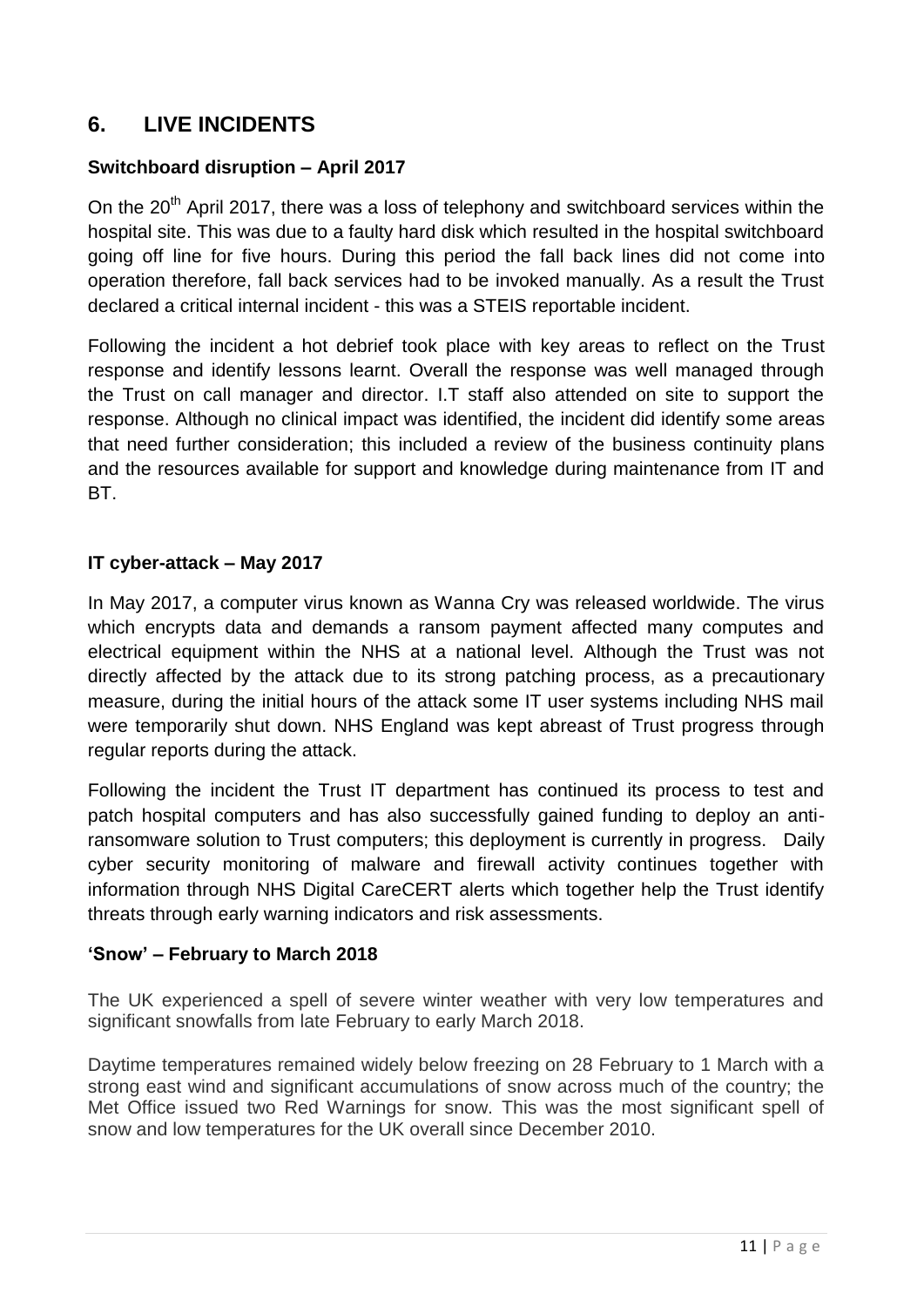There was severe travel disruption with roads closed, numerous road traffic collisions. Rail services were cancelled and air transport was severely disrupted.

Impact to the Trust: Several issues faced the Trust during this period of severe weather:

- Maintaining business continuity
- The impact in hours and out of hours
- Safe Staffing levels
- Communications to staff
- Changes to service provision
- Transport
- Making the hospitals/service areas safe
- Overnight accommodation for staff
- Crèche facilities for staff children

Post this a debrief session took place, which resulted in many actions being taken, reviewing and updating the cold weather alert plan to include a standard operating procedure to be undertaken in the event of 'snow'. The was an unprecedented incident, which we needed to be more prepared for in the event of this happening again.

# **7. ASSURANCE AND OBLIGATIONS**

#### **Emergency Preparedness Response & Recovery (EPRR) Core Standards**

The Trust undertook its yearly self-assessment for 2017, against the standards to determine its level of compliance. The Trust's assessment rated itself as being 'substantially compliant'. Following this submission the Trust was asked to attend a 'confirm & challenge' session with NHS England West Midlands and Wolverhampton Clinical Commissioning Group on the 22 November 2017. This was attended by the Trust's Accountable Emergency Officer and Head of Emergency Planning with a successful outcome with the Trust being upgraded to 'Fully Compliant' for 2017.

#### **CCA (2004) Obligations**

The Trust's statutory requirements and achievements are as per below.

| Live Exercise              |                        |
|----------------------------|------------------------|
| <b>Table Top Exercise</b>  |                        |
| <b>Communication Tests</b> |                        |
| EPRR Core Standards 2017   | <b>Fully Compliant</b> |

### **Shared Learning**

In order to enhance the shared learning approach embedded in Emergency Planning, Resilience and Response, a series of peer review visits have taken place between NHS Trusts in the West Midlands. The Trust was peer reviewed in May 2017 and has visited two other Trusts. A final report concluding the outcomes of the process was shared at the LHRP meeting in March 2018.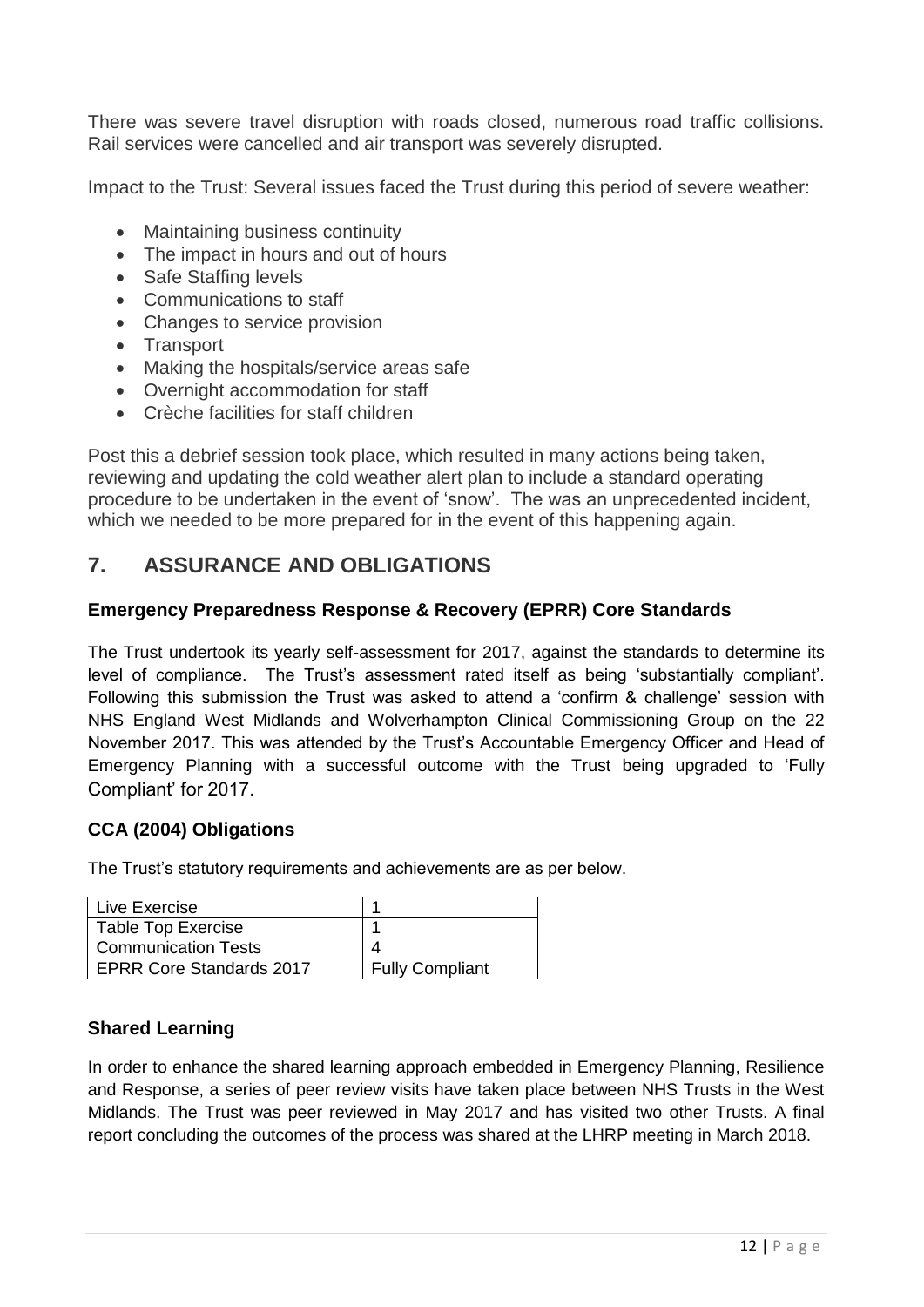# **CBRNe audit**

The Trust has undertaken a yearly self-assessment for CBRNe compliance to ensure the Trusts preparedness in responding effectively to incidents involving contamination. This was undertaken by the WMAS in March 2018 to view the Trusts decontamination facilities and documentation. Overall, the assessment identified that there were nil recommendations for improvement. A summary of the assessment findings are below:

- The Trust has a well-developed CBRNe plan which is integrated into generic Major Incident Preparedness.
- Appropriate staffs have been identified to establish and operate the decontamination resources; they are trained and aware of their role.
- The Trust is capable of locking down the site, or parts of the site, to restrict access.

# **8. PARTNERSHIP WORKING**

The Trust continues to participate in a series of groups in encouraging a joint approach to emergency preparedness for planning, response and recovery. This includes:

- Local Health Resilience Partnership Executive Group (LHRP) bi mthly
- Local Health Resilience Forum for Emergency Planning Officers monthly
- National Performance Advisory Group (NPAG) for Resilience quarterly
- Wolverhampton Resilience Group (WRG)/Protect quarterly
- Local Health Protection Forum bi monthly
- Safety Advisory Group (SAG) Wolverhampton Council held as and when required.

As part of ongoing joint working with partner organisations The Trust undertook a live exercise 'Exercise Lorient' on the  $27<sup>th</sup>$  October. This was a multi-agency exercise with the West Midlands Fire Service and involved the evacuation of main theatres at New Cross Hospital.

The Trust has also supported the development of guidance on the actions and management upon notification of an Individual Chemical Exposure (ICE). The guidance has been published for Emergency Planners within the West Midlands in dealing with chemical fatalities and self-harm incidents. This was successfully approved through the LHRP in July 2017.

# **9. PRIORITIES FOR 2018/2019**

- On-going delivery of statutory requirements under the CCA 2004, the framework for EPRR and Core Standards and NHS Standard Contract requirements & NHS Standard Contract.
- Develop and deliver an in house training programme for loggists
- Update of Trust Induction DVD
- Working with the Trust Fire Team on establishing a generic evacuation and shelter process
- Relocation of Strategic (Gold) Incident Coordination Centre